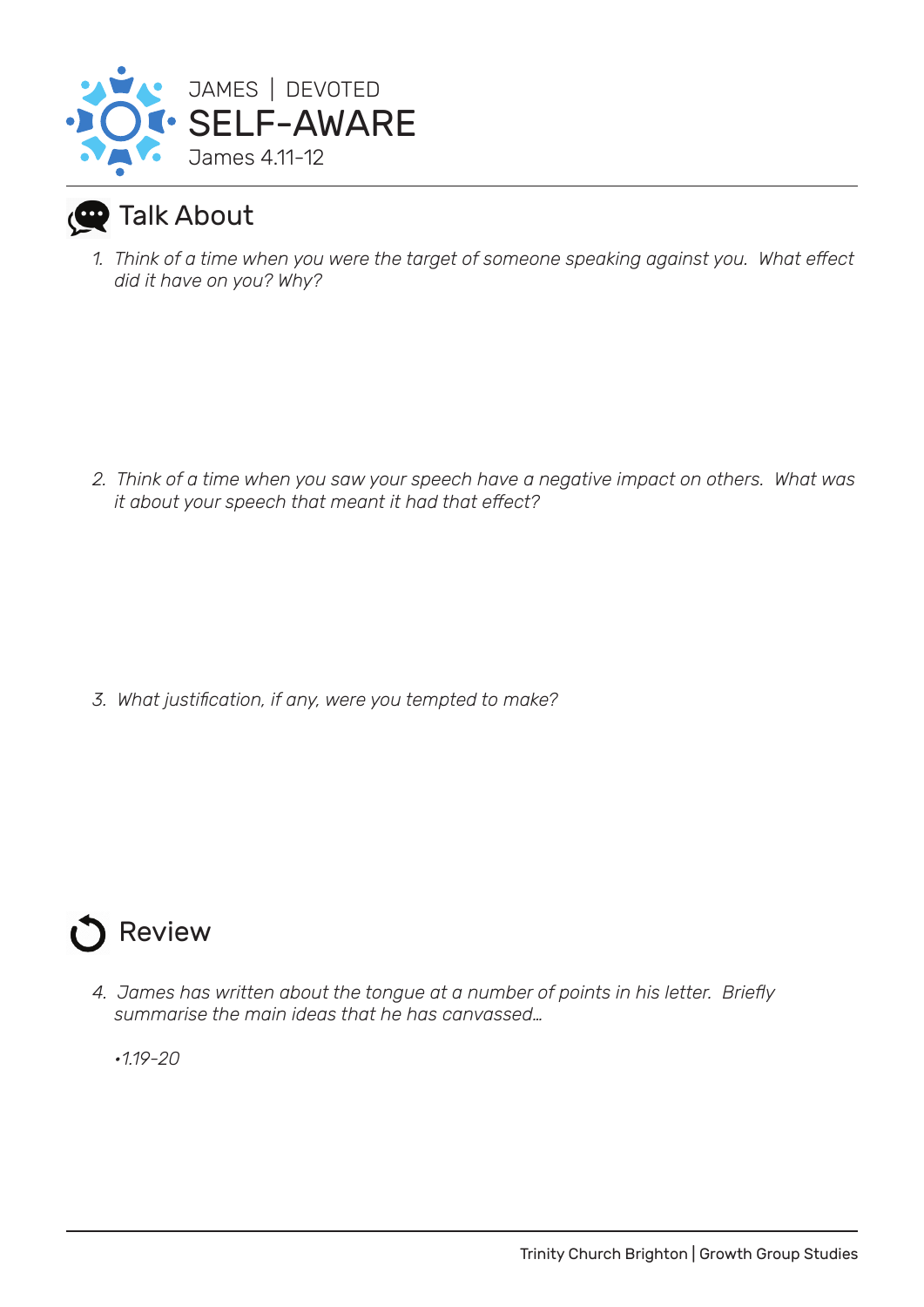*•2.12-13*

*•3.1-12* 

*5. How is the law summed up by...*

*•Jesus in Luke 10.27* 

*•Paul in Romans 13.9-10*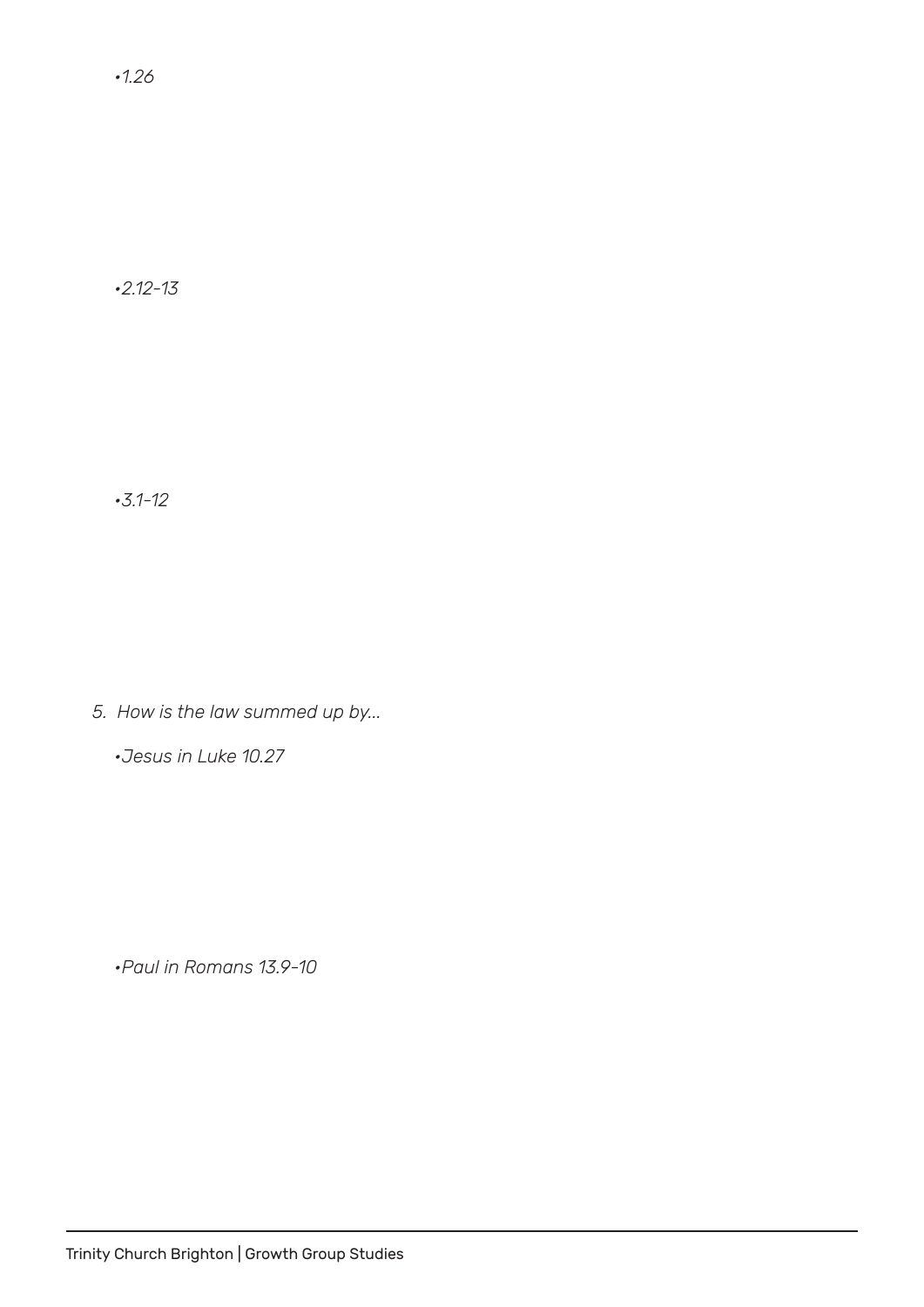



*6. James uses a word literally that means "speak against" (translated "slander" by the NIV11 and "speak evil against" by the ESV). In light of the summary of the Law, how should we understand the nature of such speech?*

*7. Does this mean that we should never say anything that others might find distressing? (see Leviticus 19.16-18 for more insight here)*

*8. What distinguishes "speech against" that is permitted and "speech against" that is condemned?*

*9. Why might speaking against a brother or sister or judging them equate to speaking against and judging the law?*

*10. Why does James tell us this a problem (and perhaps even dangerous)?*